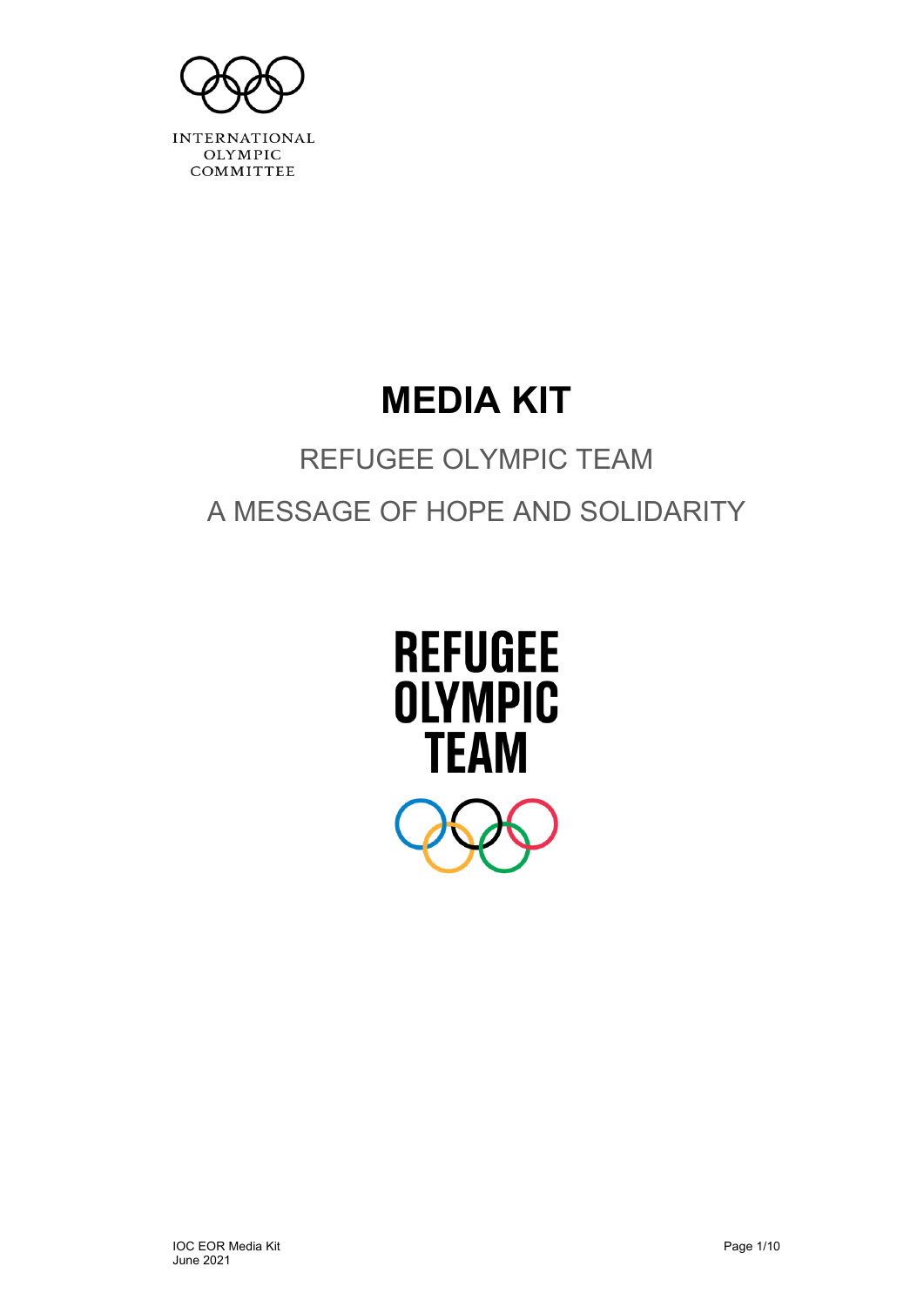

# **Table of contents**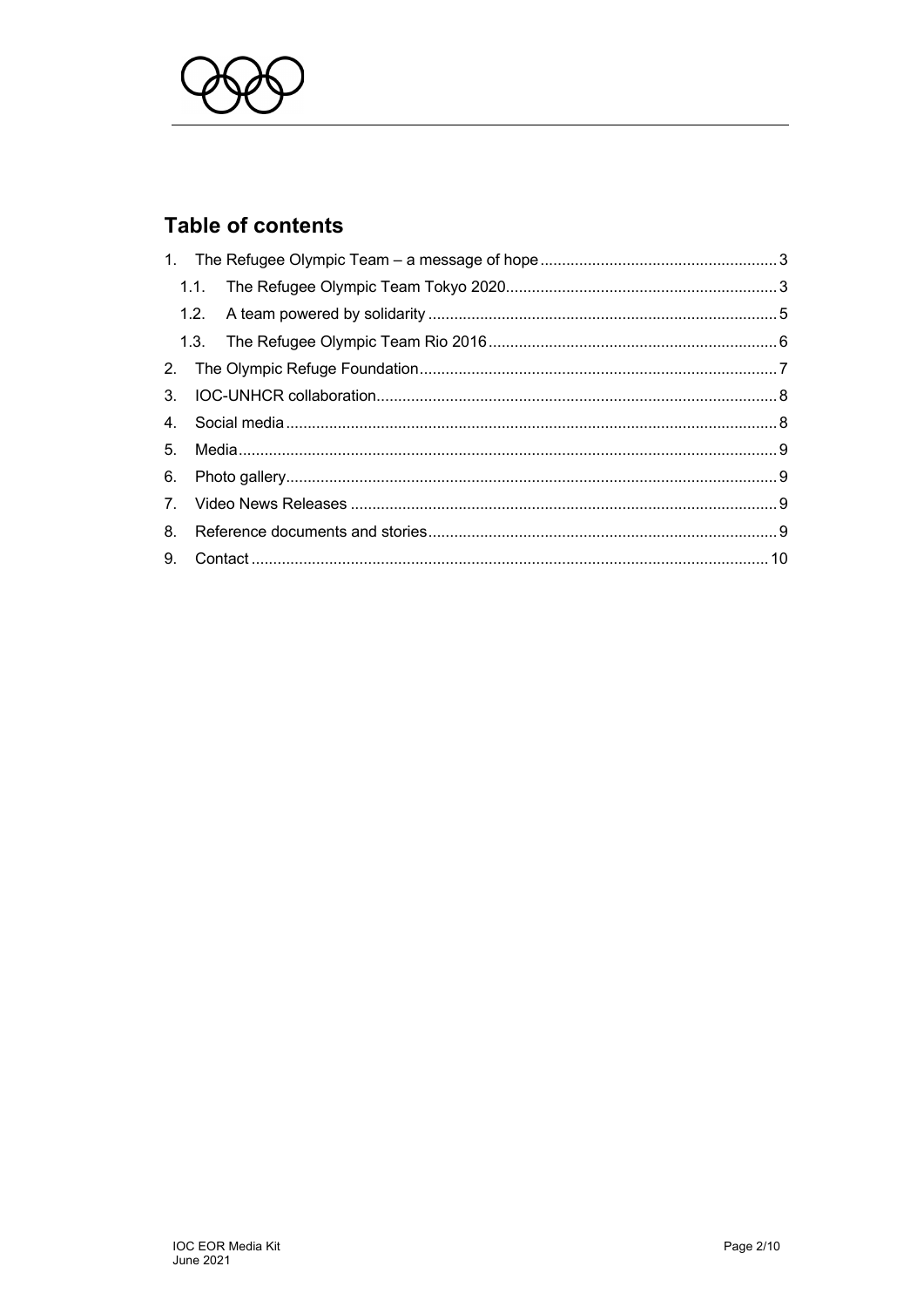

# **1. The Refugee Olympic Team – a message of hope**

For over 25 years the International Olympic Committee (IOC) has, through its partnership with UNHCR (the United Nations Refugee Agency), provided access to sport for young people affected by displacement.

At the United Nations (UN) General Assembly in October 2015, confronted with the global refugee crisis that has seen millions of people in the world displaced, IOC President Thomas Bach announced the creation of the Refugee Olympic Team – the first of its kind – to take part in the Olympic Games Rio 2016.

Working with the National Olympic Committees (NOCs), the IOC identified refugee athletes around the world and through Olympic Solidarity provided them with the necessary support and funding to assist them in their qualification efforts.

Ten months on from the announcement, 10 athletes, who originally hailed from Ethiopia, South Sudan, Syria and the Democratic Republic of the Congo, were competing alongside 11,000 fellow athletes in Rio, sending a message of hope and inclusion to millions of refugees, and inspiring the world with the strength of their human spirit.

In October 2018, the IOC Session decided that there would be a Refugee Olympic Team for Tokyo 2020. Olympic Solidarity was tasked with establishing the conditions of participation and defining the selection process for the team, in close collaboration with UNHCR, NOCs, International Sports Federations (IFs) and the Tokyo 2020 Organising Committee.

Through this programme, Olympic Solidarity helps refugee athletes not only to train with the aim of qualifying for the Olympic Games, but also to continue their sporting career and build their future.

"*This will be a symbol of hope for all refugees in the world and will make the world better aware of the magnitude of this crisis. It is also a signal to the international community that refugees are our fellow human beings and are an enrichment to society." IOC President Thomas Bach – 2016*

As a result of Recommendation 11 of Olympic Agenda 2020+5, the new strategic roadmap of the IOC and the Olympic Movement through to 2025 approved in March 2021, the IOC decided that there will be a Refugee Olympic Team for the Olympic Games Paris 2024 and for the Youth Olympic Games in Dakar 2026.

This unique project demonstrates the IOC's commitment to stand with refugees and support them through sport. The Refugee Olympic Team is part of a comprehensive approach which is aimed at increasing access to sport for young people affected by displacement, and which will be implemented at grassroots level through the Olympic Refuge Foundation.

#### **1.1. The Refugee Olympic Team Tokyo 2020**

In an endeavour to raise awareness of the magnitude of the refugee crisis, the IOC created the first Refugee Olympic Team for the Olympic Games Rio 2016. The team inspired the world with the strength of their human spirit. The Refugee Olympic Team Tokyo 2020 will continue to send a message of hope to the 79.5 million forcibly displaced people in the world.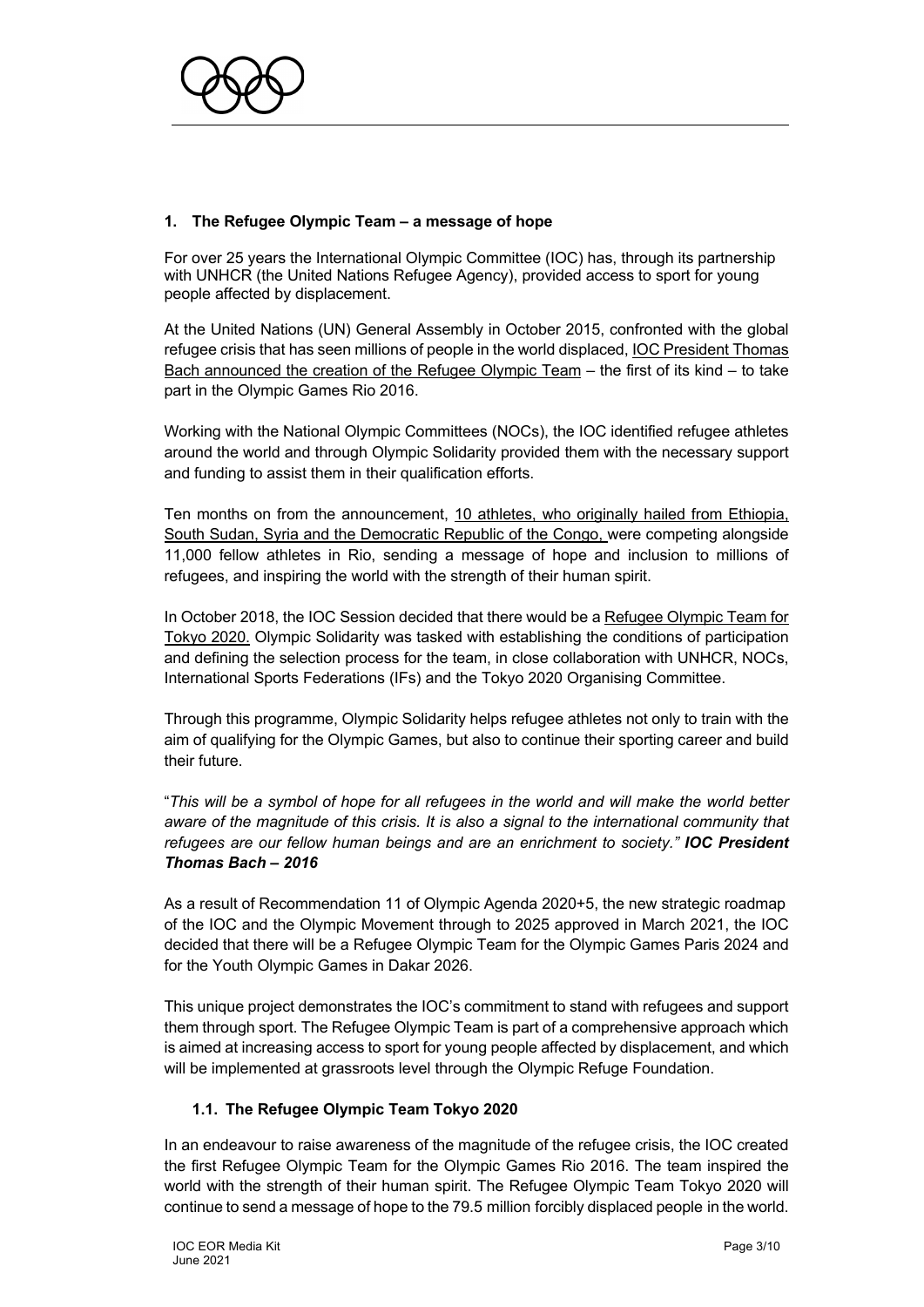

The composition of the Refugee Olympic Team Tokyo 2020 has been based on a number of criteria, including first and foremost each athlete's sporting performance and their refugee status as confirmed by UNHCR. Personal background, as well as balanced representativity in terms of sport, gender and regions, will also be considered. The members of the team will be invited by the IOC to compete at the Olympic Games Tokyo 2020.

The Refugee Olympic Team Tokyo 2020 is composed of:

- Abdullah Sediqi, taekwondo (-68kg)
- Ahmad Badreddin Wais, cycling (time trial)
- Aker Al Obaidi, wrestling (Greco-Roman -67kg)
- Alaa Maso, swimming (freestyle 50m)
- Angelina Nadai Lohalith OLY, athletics (1500m)
- Aram Mahmoud, badminton (singles)
- Cyrille Fagat Tchatchet II, weightlifting (-96kg)
- Dina Pouryounes Langeroudi, taekwondo (-49kg)
- Dorian Kalatela, athletics (100m)
- Eldric Sella Rodriguez, boxing (-75kg)
- Hamoon Derafshipoour, Karate (-67kg)
- Jamal Abdelmaji Eisa, athletics (5000m)
- James Nyak Chiengjiek OLY, athletics (400m)
- Kimia Alizadeh OLY, taekwondo (-57kg)
- Luna Solomon, sport of shooting (air rifle 10m)
- Masomah Ali Zada, cycling (time trial)
- Paulo Amotun Lokoro OLY, athletics (1500m)
- Popole Misenga OLY, judo (-90kg and mixed team)
- Rose Lokonyen Nathike OLY, athletics (800m)
- Saeid Fazoula, canoeing (500m)
- Sanda Aldass, judo (-57kg)
- Tachlowini Gabriyesos, athletics (marathon)
- Wael Shueb, karate (kata)
- Wessam Salamana OLY, boxing (-57kg)
- Yusra Mardini, OLY swimming (100m butterfly and freestyle)

Four additional team members from the International Judo Federation Refugee project will also take part in the first-ever Olympic Judo Mixed Team event. The athletes who will complete alongside Sanda Aldass and Popole Misenga are:

- Ahmad Alikaj, judo (mixed team)
- Javad Majoub, judo (mixed team)
- Muna Dahouk, judo (mixed team)
- Nigara Shaenn, judo (mixed team)

The Refugee Olympic Team members come from 11 countries – Afghanistan, Cameroon, Democratic Republic of Congo, Eritrea, Iran, Iraq, South Sudan, Sudan, Syria, the Republic of Congo and Venezuela – and are now training and living in the territories of 13 host NOCs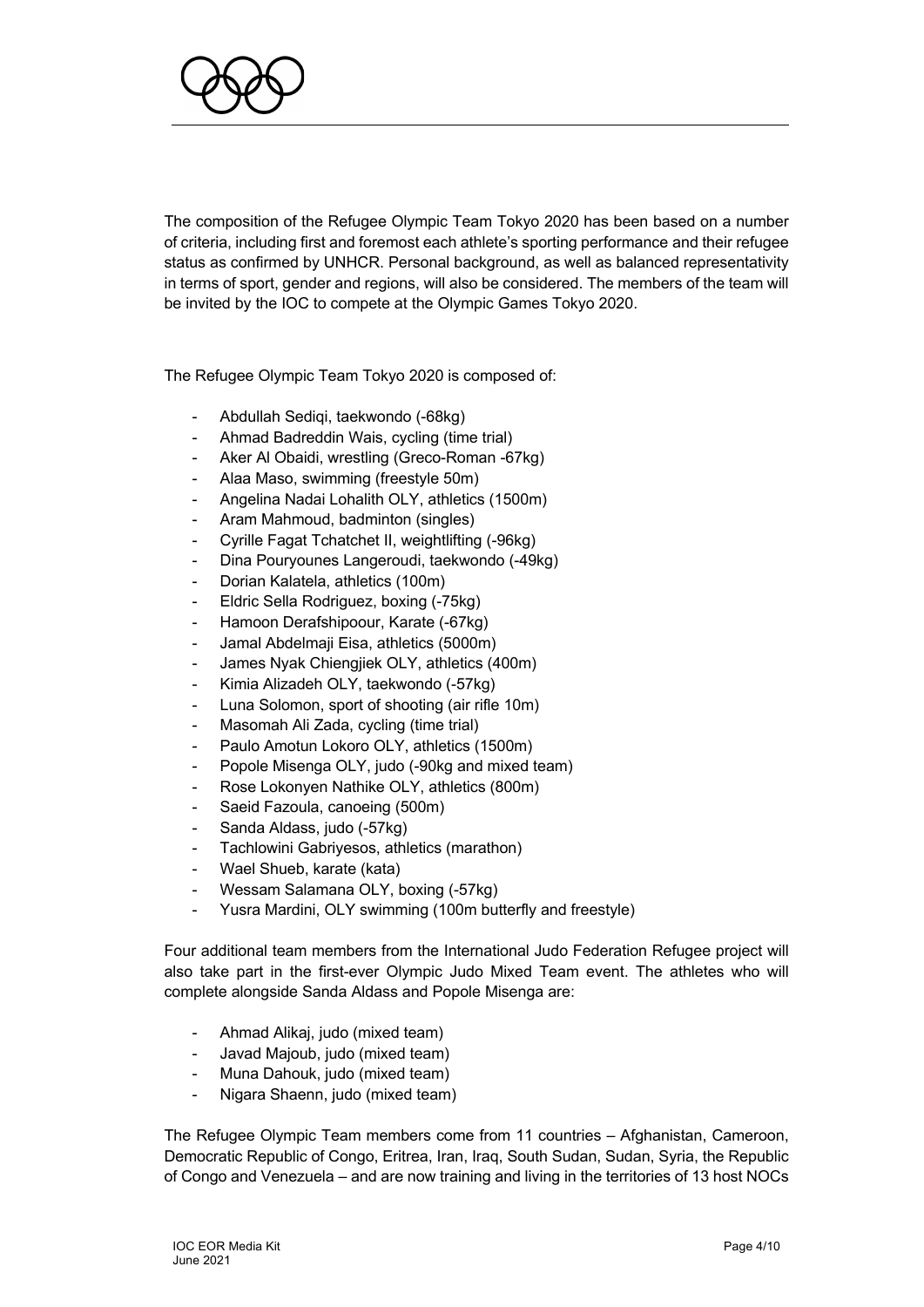

– Austria, Belgium, Brazil, Canada, France, Germany, Israel, Kenya, Portugal, the Netherlands, Trinidad and Tobago, Switzerland and the United Kingdom.

In Tokyo, they will compete in 12 sports: athletics, badminton, boxing, canoeing, cycling, judo, karate taekwondo, shooting sport, swimming, weightlifting and wrestling.

- The Refugee Olympic Team official acronym is EOR, based on the French name: Equipe Olympique des Réfugiés.
- During the Opening Ceremony, the team will march with the Olympic flag in second position, immediately after Greece.
- For all official representations of the team (including any medal ceremonies), the Olympic flag will be raised and the Olympic anthem will be played.
- Like all the other 206 NOCs taking part in the Olympic Games, the team will stay at the Olympic Village and get its own welcome ceremony at the Olympic Village.

Olympian and former marathon world record-holder Tegla Loroupe (Kenya) will be the team's Chef de Mission, while Olivier Niamkey from the IOC and Stephen Pattison from UNHCR will both act as the Deputy Chefs de Mission.

The IOC will continue to help the refugee athletes who will not go to Tokyo, and to support the members of the team after the Olympic Games. The Olympic Refuge Foundation is the next chapter in the IOC's commitment to providing assistance to refugees, ensuring support 365 days a year across the globe to young people affected by displacement.

#### **1.2. A team powered by solidarity**

The success of the Refugee Olympic Team Rio 2016 led to the creation of a dedicated Olympic Solidarity programme for refugee athletes.

Through Olympic Solidarity, the IOC aims to organise assistance for all the NOCs, particularly those with the greatest needs. Overall, some 1,600 athletes from 185 NOCs are currently benefiting from Olympic Scholarships.

Olympic Scholarships for Refugee Athletes is one of the multi-faceted programmes prioritising athlete development.

They offer NOCs the opportunity to identify athletes living in their countries and support them throughout their training, preparation and participation in high-level competitions. Twenty host NOCs are currently assisting Olympic Solidarity in this project.

To benefit from the programme, candidates must fulfil a number of conditions:

- 1. hold refugee status confirmed by UNHCR; and
- 2. demonstrate their potential at national and international level so that their NOCs can select them and send their candidatures to Olympic Solidarity. The NOCs have an important job to do at national level in terms of selecting the best candidates. The candidatures are then analysed by Olympic Solidarity in close cooperation with the IFs. The final allocation decision lies with Olympic Solidarity, which then informs the NOCs concerned.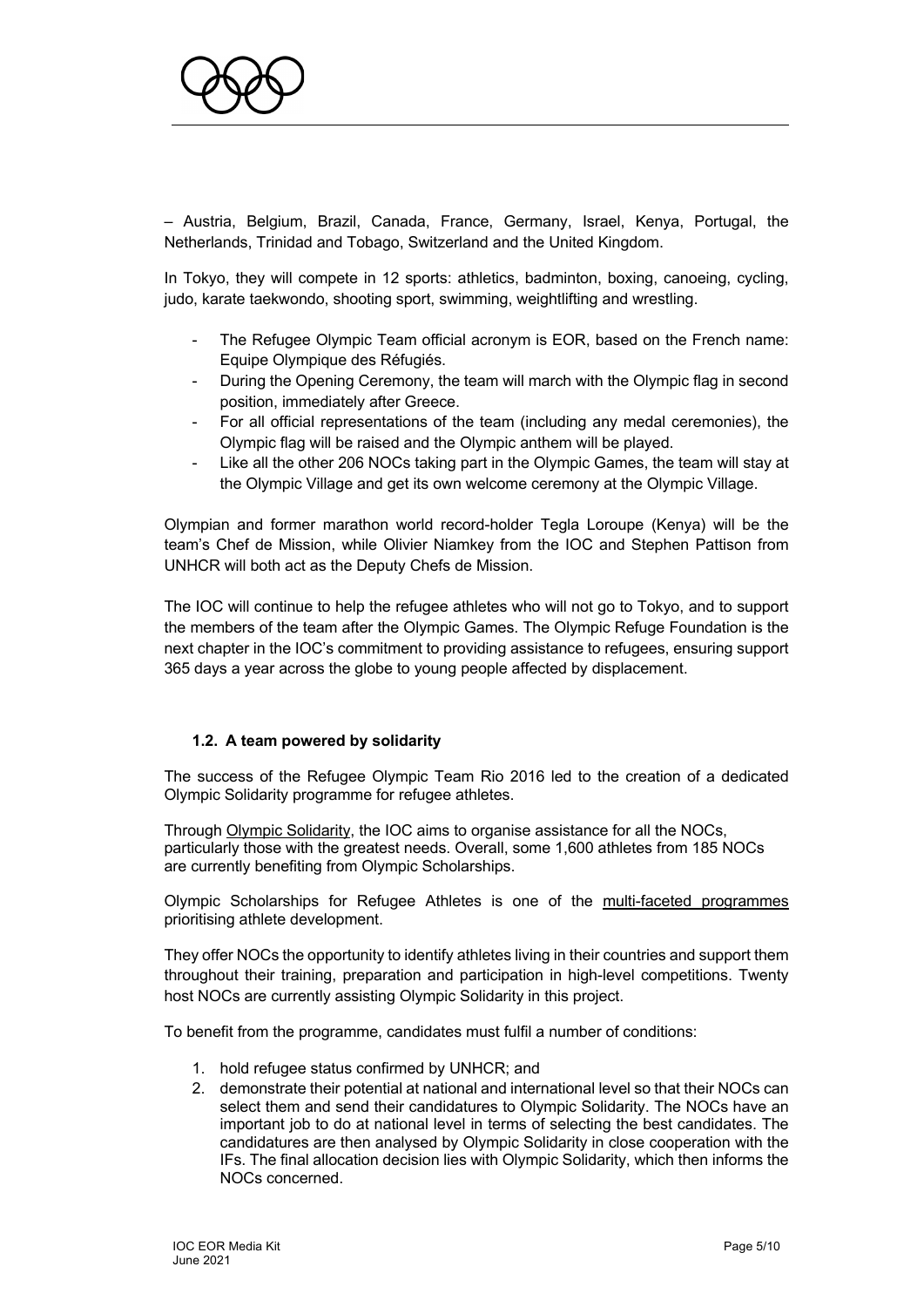

Ahead of the Olympic Games Tokyo 2020, 56 promising refugee athletes from 13 countries – Afghanistan, Cameroon, Democratic Republic of Congo, Eritrea, Ethiopia, Iran, Iraq, Morocco, South Sudan, Sudan, Syria, the Republic of Congo and Venezuela – benefited from the scholarships provided by the IOC.

The 56 Refugee Athlete Scholarship-holders come from 21 host countries – Australia, Austria, Belgium, Brazil, Canada, Croatia, Egypt, France, Germany, Israel, Jordan, Kenya, Luxembourg, Portugal, the Netherlands, New Zealand, Turkey, Sweden, Switzerland, the United Kingdom and the United States – and represent 12 sports: athletics, badminton, boxing, canoeing, cycling, judo, karate taekwondo, shooting sport, swimming, weightlifting, and wrestling.

The list of these 56 Refugee Athlete Scholarship-holders includes:

- Nine athletes who were part of the first-ever Refugee Olympic Team that competed in Rio 2016, plus 32 new athletes identified and assisted by the NOCs of their host countries; and
- a group of athletes training at the Tegla Loroupe Refugee Training Centre in Ngong, Kenya. All were selected in different refugee camps in the region.

Further to the postponement of the Olympic Games Tokyo 2020, all Olympic Scholarships for athletes, including the refugee programme, have been extended to 2021.

#### **1.3. The Refugee Olympic Team Rio 2016**

In order to form the Refugee Olympic Team Rio 2016, NOCs around the world were asked by the IOC to identify refugee athletes with the potential to qualify for the Olympic Games. Such candidates could then receive funding from Olympic Solidarity to assist with their preparations and qualification efforts.

Forty-three promising candidates were initially identified, and ten refugee athletes competing in athletics, judo, and swimming were ultimately selected to make up the first-ever Refugee Olympic Team.

Acting as a symbol of hope for refugees worldwide and bringing global attention to the refugee crisis, the athletes took part in the Olympic Games Rio 2016, marching and competing under the Olympic flag.

The Rio 2016 Refugee Olympic Team was composed of:

- Angelina Nada Lohalith, athletics (1500m)
- James Nyak Chiengjiek, athletics (400m)
- Paulo Amotun Lokoro, athletics (1500m)
- Popole Misenga, judo (-90kg)
- Rami Anis, swimming (100m butterfly)
- Rose Nathike Lokonyen, athletics (800m)
- Yiech Pur Biel, athletics (800M)
- Yolande Bukasa Mabika, judo (-70kg)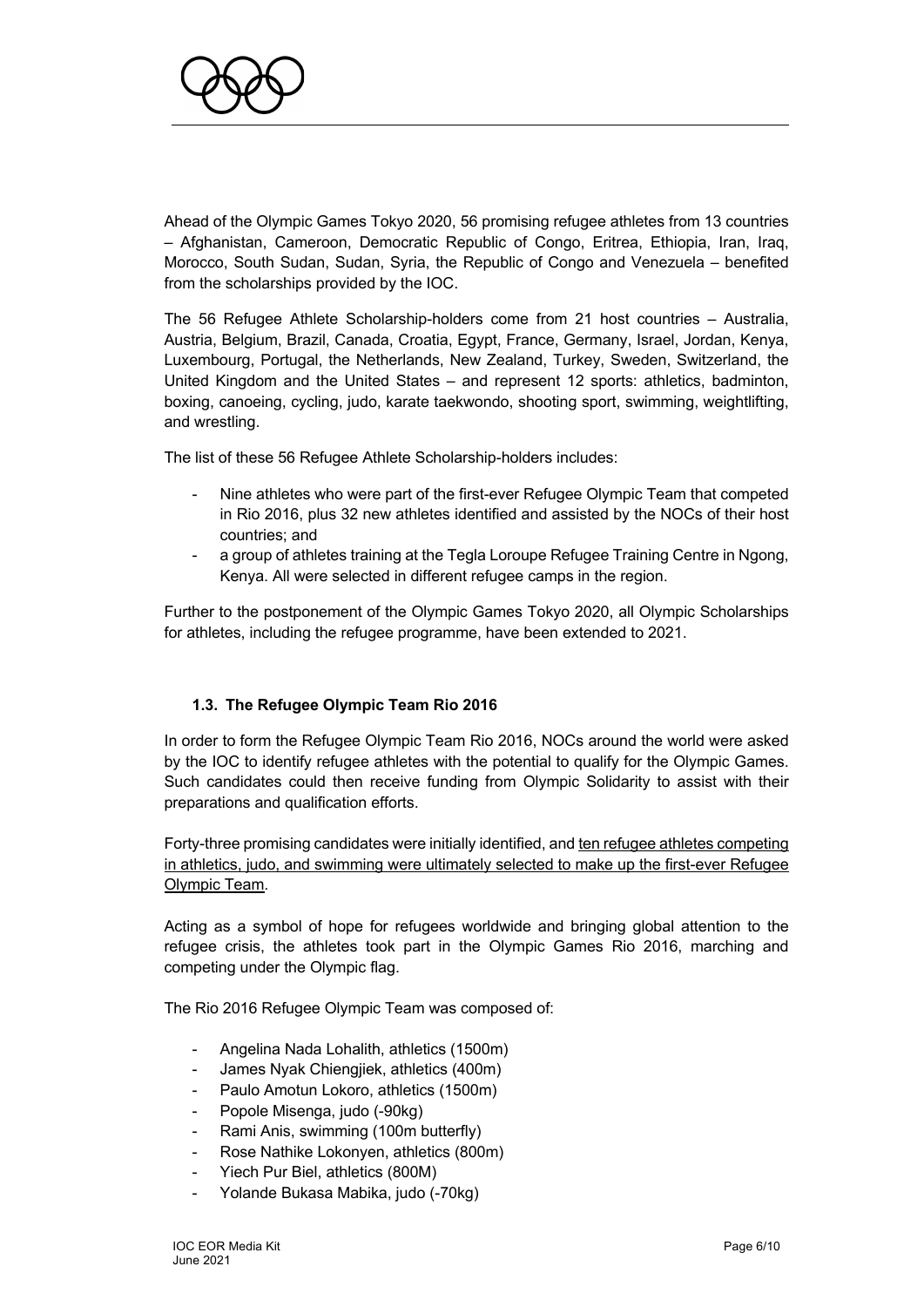

- Yonas Kinde, athletics (marathon)
- Yusra Mardini, swimming (100m butterfly and freestyle)

The members of team, who came from the Democratic Republic of Congo, Ethiopia, South Sudan and Syria, were based and training in Belgium, Brazil, Germany, Kenya and Luxembourg.

Olympian and former marathon world record-holder Tegla Loroupe (Kenya) was the team's Chef de Mission, while Isabela Mazão (Brazil) from UNHCR Brazil, acted as the Deputy Chef de Mission.

After Rio 2016, the IOC and the UNHCR continued to support the 10 athletes to help them continue to train, but also to build their future. Six of them will be competing in Tokyo.

# **2. The Olympic Refuge Foundation**

Further to the success of the Refugee Olympic Team, in September 2017 the IOC launched the Olympic Refuge Foundation as the next chapter in its long-term commitment to supporting the protection, development and empowerment of displaced young people through sport 365 days a year across the globe.

Working in cooperation with the Olympic Movement, the UN, international organisations, the private sector, non-governmental organisations and other foundations, the Foundation has since 2017 supported 12 programmes in eight countries (Colombia, Democratic Republic of Congo, Jordan, Kenya, Mexico, Rwanda, Turkey and Uganda), with new programmes to be launched shortly in Colombia and France. As a result, 200,000 young people are currently benefiting from sports programmes designed to improve their well-being and social inclusion.

The Foundation's Programmes include:

- In Turkey (2019-2022), the programme led by the Ministry of Youth and Sports, in partnership with NGO ASAM, UNHCR and the Turkish Olympic Committee in the cities of Ankara, Sanliurfa, Bursa, Mersin and Samsun is aimed at strengthening social cohesion and inclusion through sport, directly involving 43,940 participants.
- In Uganda (2020-2023), the nationwide **Game Connect** programme delivered by a consortium including NGOs AVSI, Right to Play and Youth Sport Uganda, the Uganda Olympic Committee and UNHCR is designed to support the mental health of over 10,000 young refugees and their host communities in Adjumani, Palabek, Rwamwanja and Kampala.
- And in Colombia (2021-2024), the objective of the soon-to-be-launched programme is to improve social cohesion among young refugees and migrants from Venezuela, internally displaced and returning Colombians, and their host communities. A total of 5,772 young people are expected to participate in the programme.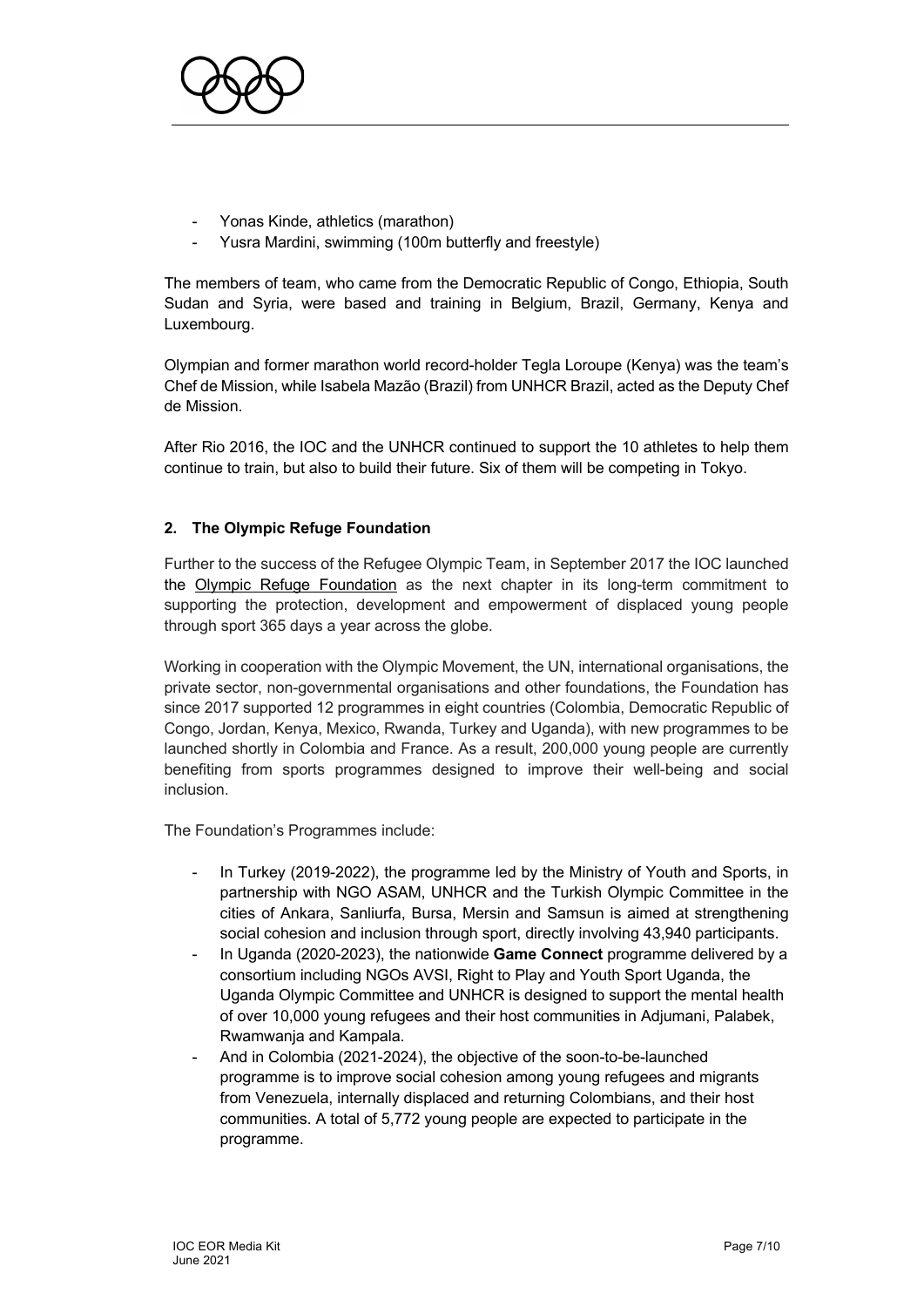

Some displaced young people enrolled in the Olympic Refuge Foundation programmes will choose to pursue sport further through the network of clubs and coaches, and some may be awarded an IOC athlete scholarship. For the very top athletes, this could even lead to achieving the ultimate sporting goal, competing at the Olympic Games as part of the Refugee Olympic Team.

However, for most young people affected by displacement, the Foundation's work is about the benefits they can experience through sport that create a strong foundation for life, living out the Olympic values.

The Olympic Refuge Foundation also plays a key role in coordinating the **Sport for Refugees Coalition** launched at the first-ever Global Refugee Forum in 2021, in close cooperation with the IOC and UNHCR. The Coalition brings together over 80 partners – ranging from governments to NOCs, IFs, clubs, associations and civil society organisations – around three pledges to provide sporting opportunities to refugees.

The Foundation aims to provide access to safe sport to one million young people affected by displacement by 2024.

www.olympicrefugefoundation.org

#### **3. IOC-UNHCR collaboration**

The partnership between the IOC and the UN Refugee Agency dates back to 1994. The mutual commitment to supporting refugees based on the fundamental belief in the power of sport to make the world a better place resulted in the implementation of sports projects in more than 45 countries, and a number of joint awareness campaigns.

Prior to the creation of the Olympic Refuge Foundation, the IOC and UNHCR started focussing on participation in sport as a way to protect forcibly displaced children and young people from risks such as abuse, exploitation, neglect and violence. Together with an NGO partner, Terres des hommes, they developed a toolkit to help deliver high-quality 'Sport for Protection' programmes and initiated a number of programmes:

- in Rwanda (2017-2019) through a programme aimed at protecting refugee adolescent and young adults from abuse, exploitation, neglect and violence through sport;
- in Mexico, focusing on young people transiting through the country as they flee violence in their countries (2018-2020); and
- in the Democratic Republic of Congo (2018-2021), seeking to support refugee adolescents and young people in refugee camps/camp sites and improve their physical and mental health.

#### **4. Social media**

Facebook page – https://www.facebook.com/RefugeeOlympicTeam/ Instagram page – https://www.instagram.com/refugeeolympicteam/ Twitter account – https://twitter.com/refugeesolympic

Hashtags: #RefugeeOlympicTeam #Hope #Tokyo2020 #StrongerTogether #OlympicRefuge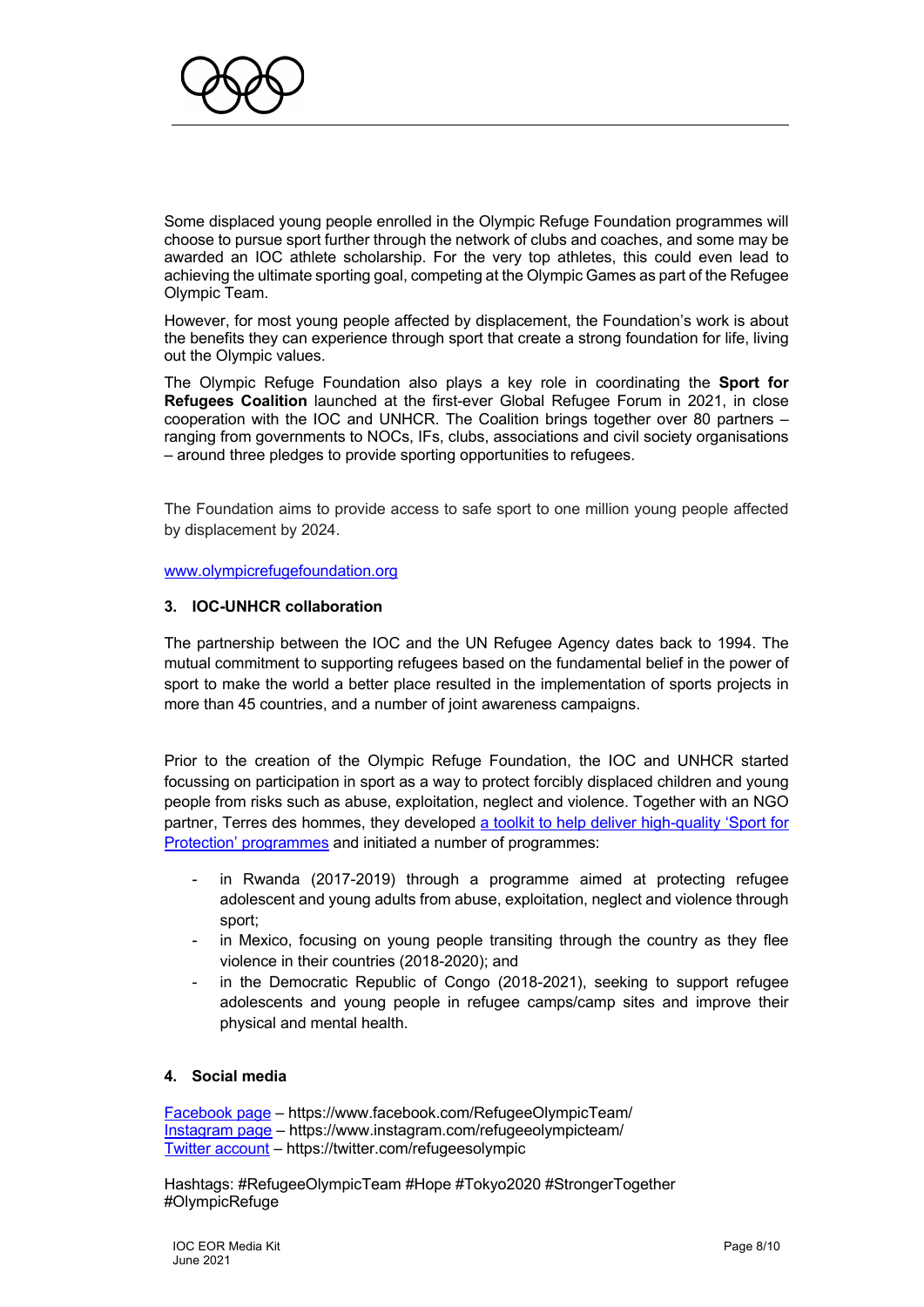

# **5. Media**

For all enquiries, including interview requests, please contact the IOC Press Office: pressoffice@olympic.org.

# **6. Photo gallery**

Pictures of the Refugee Olympic Team Rio 2016 are available here: https://flic.kr/s/aHsmUCZCFj

Please note our editorial conditions:

The IOC consents to use of the photos mentioned subject to the following conditions:

- The photos may be used only for editorial purposes and to promote the Olympic Movement.
- For publications there can be no specific focus on Olympic images, i.e. for print publication (e.g. books and magazines), images may be used only inside the publication and not on the cover; and for digital publications, they cannot be featured on the home page of a website.
- The photos may not be used for any commercial and/or promotional purposes, including promotion of a third party or the products or services of a third party.
- You are responsible for obtaining all other consents (i.e. the copyright owner and the people who appear in the photo).

For any other enquiries, please contact images@olympic.org.

#### **7. Video News Releases**

All video news releases are available here: www.iocnewsroom.com.

#### **8. Reference documents and stories**

https://www.olympic.org/refugee-olympic-team

June 2019: The legacy of the Refugee Olympic Team Rio 2016 lives on through the Olympic Refuge Foundation.

June 2019: IOC announces list of Refugee Athlete Scholarship-holders aiming to be part of IOC Refugee Olympic Team Tokyo 2020

December 2019: IOC and sports movement pledge support for refugees ahead of first-ever global refugee forum

April 2020: Farid Walizadeh: "with every darkness there's a light."

May 2020: Wrestling the light at the end of the tunnel for Refugee Olympic Team hopeful.